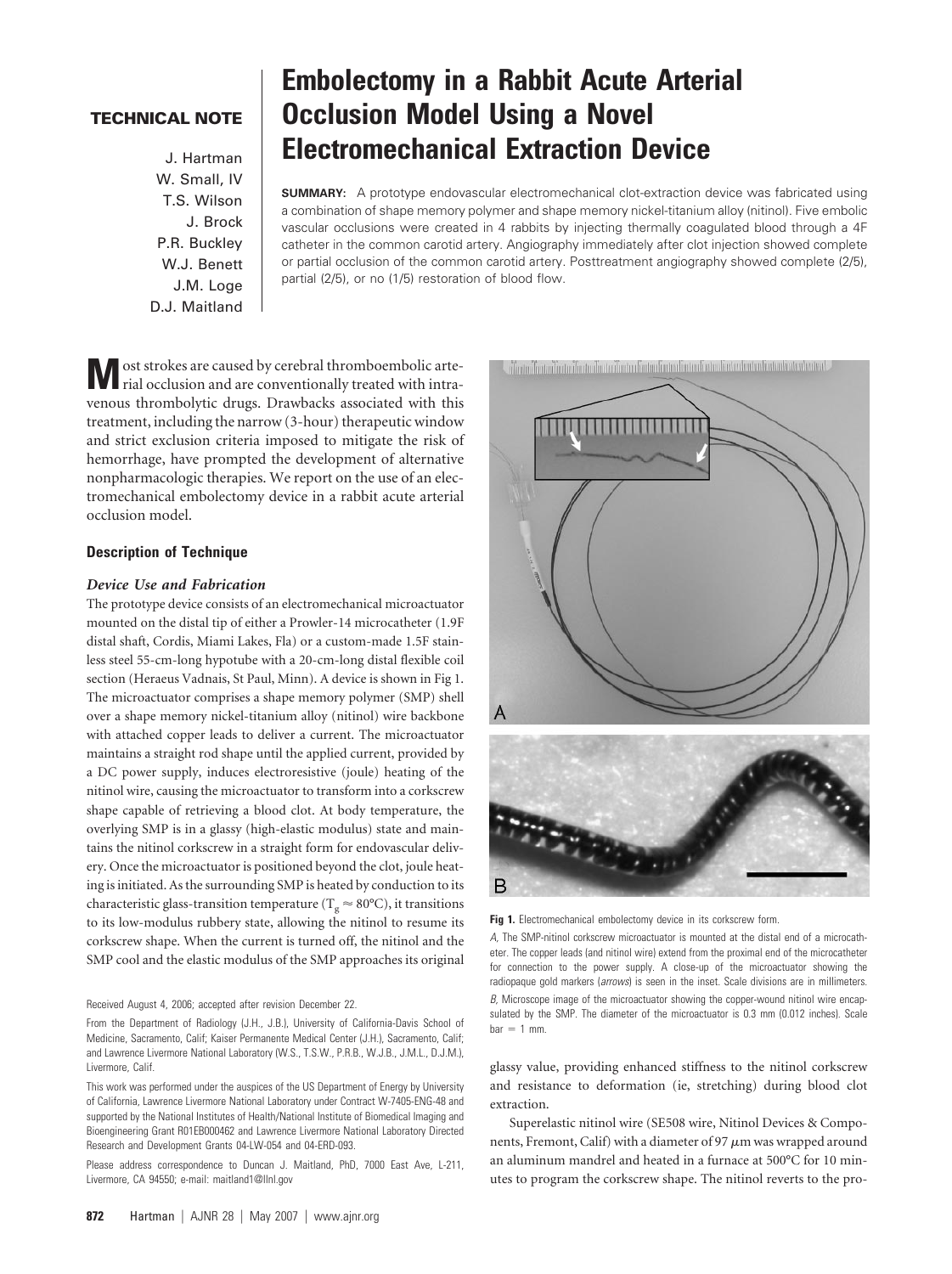| Summary of mechanical embolectomy results |                |                      |                               |                                |                                        |
|-------------------------------------------|----------------|----------------------|-------------------------------|--------------------------------|----------------------------------------|
| Rabbit                                    | Occlusion Site | Angiographic Deficit | No. of Extraction<br>Attempts | Clot Retrieved<br>from Sheath? | Angiographic Findings<br>Posttreatment |
|                                           | <b>RCCA</b>    | Filling defect       |                               | Yes                            | Complete restoration                   |
|                                           | <b>RCCA</b>    | Complete occlusion   |                               | Yes                            | Complete restoration                   |
|                                           | <b>RCCA</b>    | Complete occlusion   |                               | Yes                            | Partial restoration                    |
|                                           | LCCA           | Complete occlusion   |                               | No                             | Complete occlusion                     |
|                                           | <b>RCCA</b>    | Complete occlusion   |                               | Yes                            | Partial restoration                    |

**Note:—**RCCA indicates right common carotid artery; LCCA, left common carotid artery

grammed corkscrew shape at temperatures at or above its austenite finish temperature ( $A_f = 5-18$ °C). To route current flow through the nitinol corkscrew for joule heating, 2 polyimide-insulated 40 –American wire gauge copper wire leads approximately 100 cm long were connected to the nitinol wire at each end of the corkscrew by using gold crimp tubes, which also served as radiopaque markers. The diameter of the copper wire including insulation was 95  $\mu$ m. The copper wire lead attached at the distal end of the nitinol corkscrew was wound back around the length of the corkscrew (Fig 1), permitting both copper wire leads to emerge from the same (proximal) end of the corkscrew.

A thermosetting urethane SMP formulation developed in-house1 was used to encase the copper-wound nitinol. A Teflon (Dupont, Wilmington, Del) tube (inner diameter  $=$  305  $\mu$ m) was placed over the straightened copper-wound nitinol corkscrew, and the SMP resin was injected into the tube. The cast SMP resin was then thermally cured, and the Teflon tube was removed. This step revealed a straight SMP rod encapsulating the copper-wound nitinol wire.

## *Intervention*

The animal experiments were conducted at the University of California-Davis Medical Center (Sacramento, Calif) in accordance with the National Institutes of Health Public Health Service Policy on Humane Care and Use of Laboratory Animals and approved by the Institutional Animal Care and Use Committees of the University of California-Davis and Lawrence Livermore National Laboratory. Five occlusions were treated in 4 anesthetized New Zealand white rabbits (weight, 3– 4 kg). A 4F sheath was placed in the right or left femoral artery, and a 4F catheter was directed into the common carotid artery (CCA; lumen diameter, 1.5–2.0 mm) under fluoroscopic and roadmap guidance by using iohexol contrast media (Omnipaque 300, GE Healthcare, Princeton, NJ); baseline angiography was performed. Blood collected from a marginal ear vein was thermally coagulated, and a clot  $0.2-0.3$  cm<sup>3</sup> was injected through the catheter into the CCA. Angiography was performed to evaluate the resulting vascular occlusion, and additional clot was injected if necessary. Under fluoroscopic guidance, the clot extraction device was delivered through the catheter in its straight form, positioned into the external carotid artery (ECA) distal to the occlusion, and actuated to assume its corkscrew form by applying a DC current of  $0.6-0.8$  A for 3-5 seconds until actuation was complete (the copper-wound nitinol was visible by fluoroscopy). The device and catheter were then withdrawn simultaneously. The sheath was inspected, and any lodged clot was collected. Angiography was performed after each extraction attempt.



*B,* Angiogram showing occlusion of the CCA.

*C,* Fluoroscopic image showing placement of the device into the ECA distal to the occlusion (radiopaque markers indicated by arrows). The copper-wound nitinol was visible on the fluoroscopy monitors but not on the video tape recording used to capture the image.

*D,* Posttreatment angiogram showing complete restoration of blood flow. A photograph of the retrieved clot is shown in the inset (scale divisions in millimeters).